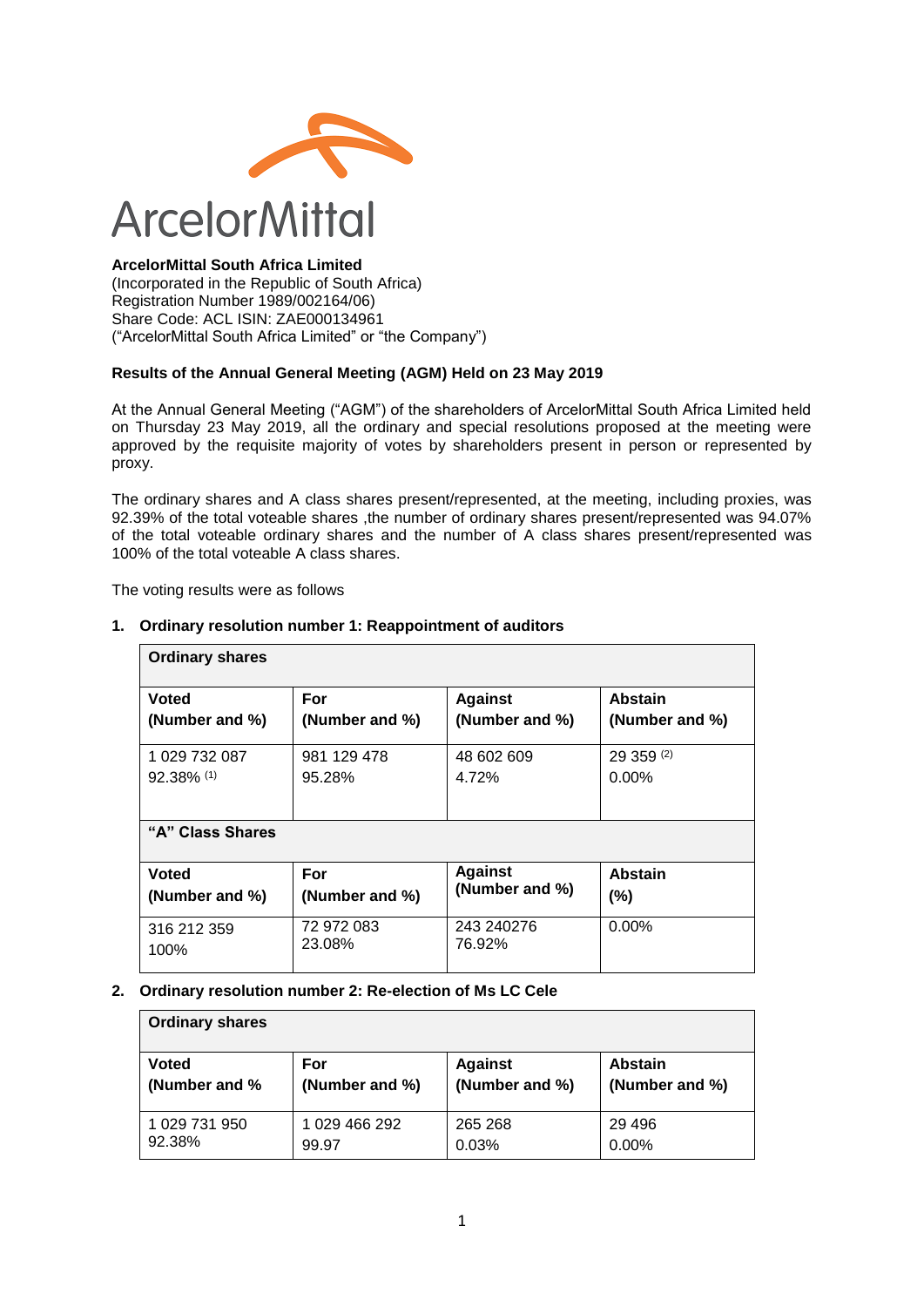| "A" Class Shares               |            |                       |                |  |
|--------------------------------|------------|-----------------------|----------------|--|
| <b>Voted</b><br>(Number and %) | For<br>(%) | <b>Against</b><br>(%) | Abstain<br>(%) |  |
| 316 212 359<br>100%            | 100%       |                       |                |  |

#### **3. Ordinary resolution number 3: Re-election of Mr PM Makwana**

| <b>Ordinary shares</b> |                |                |                |  |
|------------------------|----------------|----------------|----------------|--|
| <b>Voted</b>           | For            | <b>Against</b> | <b>Abstain</b> |  |
| (Number and %)         | (Number and %) | (Number and %) | (Number and %) |  |
| 1 029 731 950          | 1 029 466 292  | 265 268        | 29 4 9 6       |  |
| 92.38%                 | 99.97          | 0.03%          | $0.00\%$       |  |
| "A" Class Shares       |                |                |                |  |
| <b>Voted</b>           | For            | <b>Against</b> | <b>Abstain</b> |  |
| (Number and %          | (%)            | $(\%)$         | (%)            |  |
| 316 212 359<br>100%    | 100%           |                |                |  |

## **4. Ordinary resolution number 4: Re-election of Ms NP Gosa**

| <b>Ordinary shares</b> |                |                |                |  |
|------------------------|----------------|----------------|----------------|--|
| <b>Voted</b>           | For            | <b>Against</b> | <b>Abstain</b> |  |
| (Number and %)         | (Number and %) | (Number and %) | (Number and %) |  |
| 1 029 731 950          | 1 029 466 292  | 270 658        | 29 4 9 6       |  |
| 92.38%                 | 99.97          | 0.03%          | $0.00\%$       |  |
| "A" Class Shares       |                |                |                |  |
| <b>Voted</b>           | For            | <b>Against</b> | <b>Abstain</b> |  |
| (Number and %)         | (%)            | (%)            | $(\% )$        |  |
| 316 212 359<br>100%    | 100%           |                |                |  |

# **5. Ordinary resolution number 5: Appointment of Mr R Karol**

| <b>Ordinary shares</b> |                |                |                |
|------------------------|----------------|----------------|----------------|
| <b>Voted</b>           | For            | <b>Against</b> | <b>Abstain</b> |
| (Number and %)         | (Number and %) | (Number and %) | (Number and %) |
| 1 029 720 950          | 1 029 366 152  | 354 798        | 40 496         |
| 92.38%                 | 99.97          | 0.03%          | $0.00\%$       |
| "A" Class Shares       |                |                |                |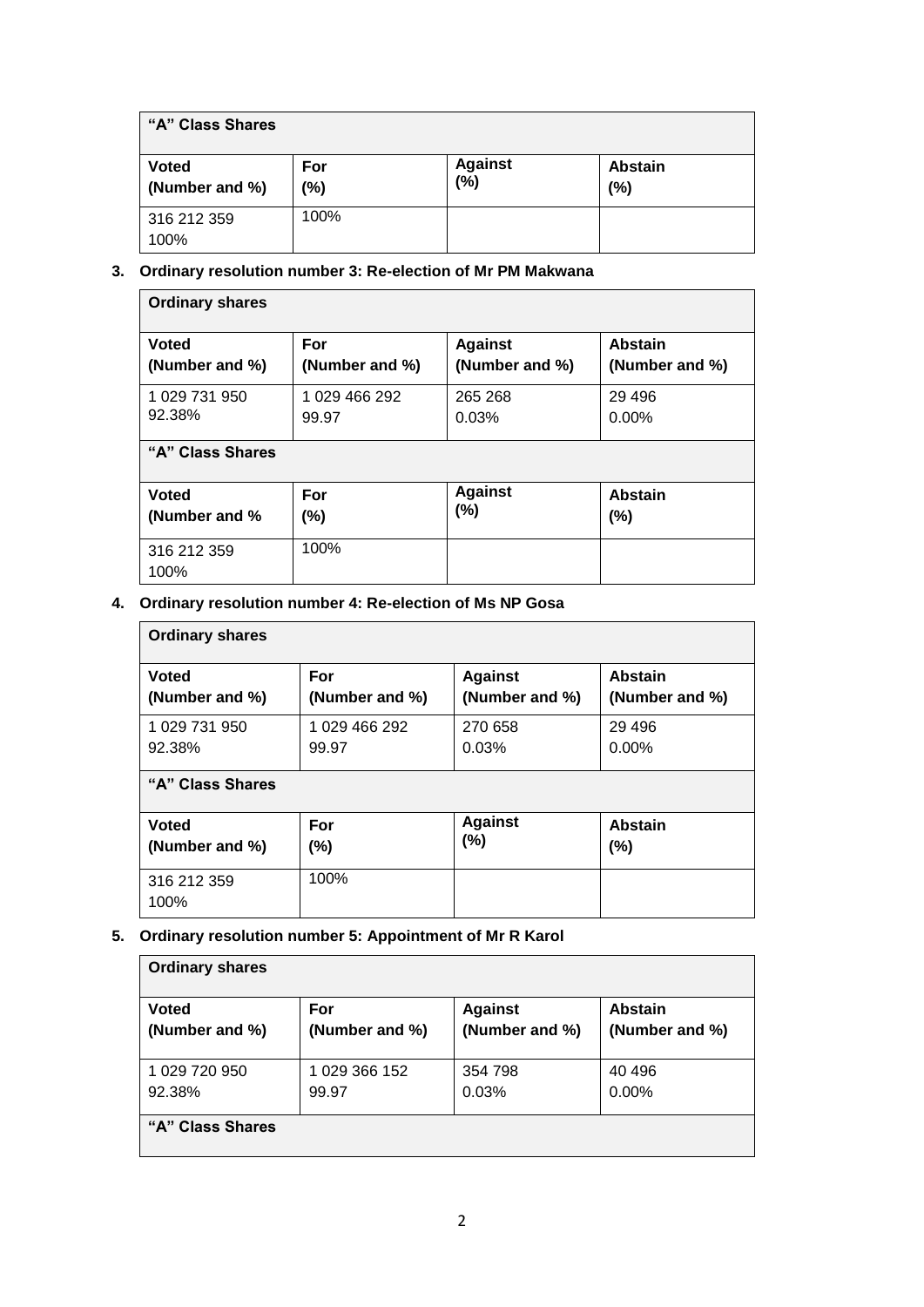| <b>Voted</b>        | For  | <b>Against</b> | <b>Abstain</b> |
|---------------------|------|----------------|----------------|
| (Number and %)      | (%)  | (%)            | (%)            |
| 316 212 359<br>100% | 100% |                |                |

# **6. Ordinary resolution number 6: Re-election of Mr JRD Modise**

| <b>Ordinary shares</b> |                |                |                |  |
|------------------------|----------------|----------------|----------------|--|
| <b>Voted</b>           | For            | <b>Against</b> | <b>Abstain</b> |  |
| (Number and %)         | (Number and %) | (Number and %) | (Number and %) |  |
| 1 029 731 950          | 1 029 466 292  | 265 658        | 29 4 9 6       |  |
| 92.38%                 | 99.97          | 0.03%          | $0.00\%$       |  |
| "A" Class Shares       |                |                |                |  |
| <b>Voted</b>           | For            | <b>Against</b> | <b>Abstain</b> |  |
| (Number and %)         | (%)            | (%)            | (%)            |  |
| 316 212 359<br>100%    | 100%           |                |                |  |

# **7. Ordinary resolution number 7: Re-election of Ms NP Mnxasana**

| <b>Ordinary shares</b> |                |                |                |  |
|------------------------|----------------|----------------|----------------|--|
| <b>Voted</b>           | For            | <b>Against</b> | <b>Abstain</b> |  |
| (Number and %)         | (Number and %) | (Number and %) | (Number and %) |  |
| 1 029 731 950          | 1 028 402558   | 1 329 392      | 29 4 9 6       |  |
| 92.38%                 | 99.87          | 0.13%          | $0.00\%$       |  |
| "A" Class Shares       |                |                |                |  |
| <b>Voted</b>           | For            | <b>Against</b> | <b>Abstain</b> |  |
| (Number and %)         | $(\%)$         | (%)            | (%)            |  |
| 316 212 359<br>100%    | 100%           |                |                |  |

# **8. Ordinary resolution number 8: Re-election of Ms KMM Musonda**

| <b>Ordinary shares</b> |                |                |                |  |
|------------------------|----------------|----------------|----------------|--|
| <b>Voted</b>           | For            | <b>Against</b> | <b>Abstain</b> |  |
| (Number and $\%)$ )    | (Number and %) | (Number and %) | (Number and %) |  |
| 1 029 731 950          | 1 029 466 292  | 265 658        | 29 4 9 6       |  |
| 92.38%                 | 99.97          | 0.03%          | $0.00\%$       |  |
| "A" Class Shares       |                |                |                |  |
| <b>Voted</b>           | For            | <b>Against</b> | <b>Abstain</b> |  |
| (Number and %)         | (%)            | (%)            | (%)            |  |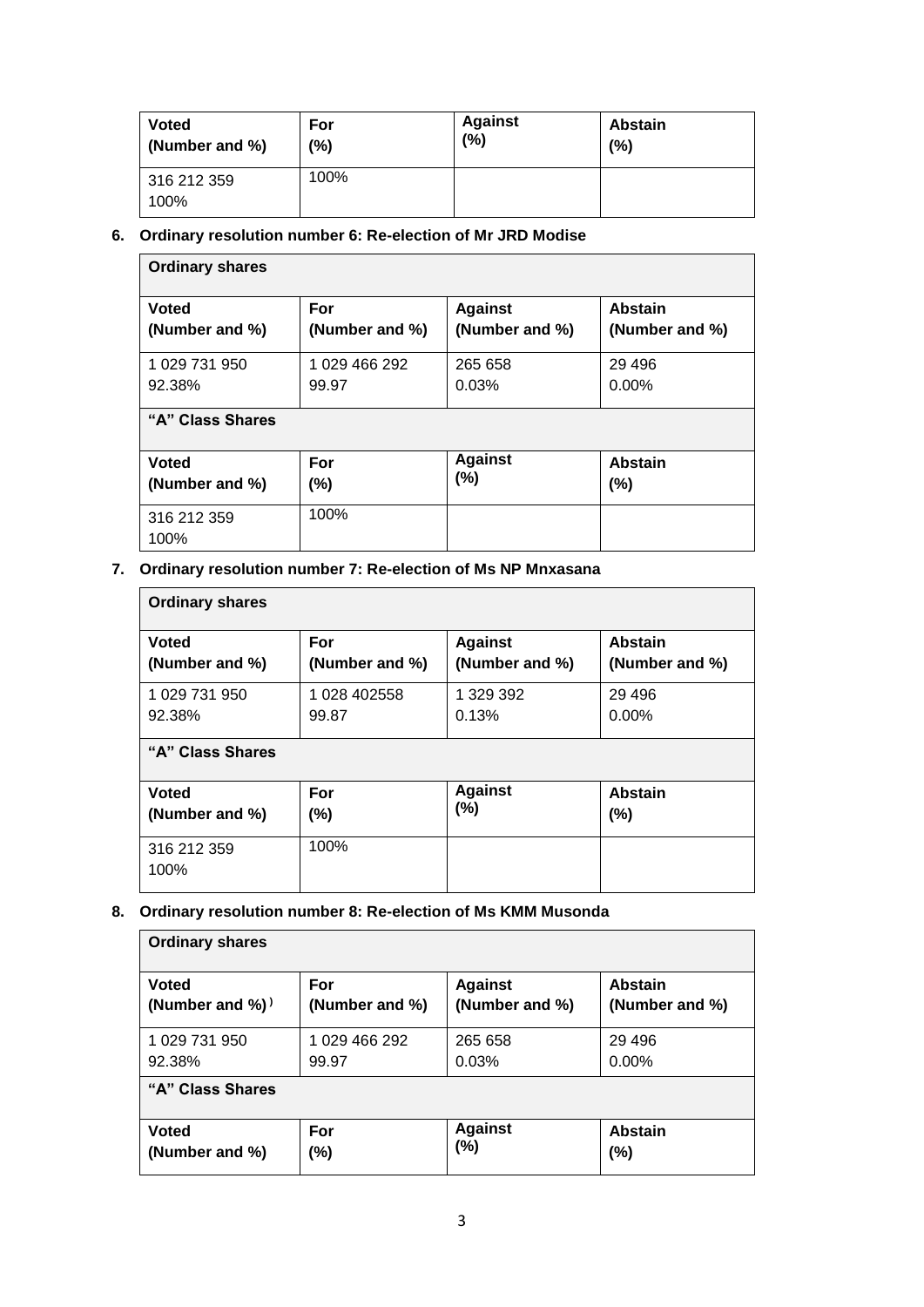| 316 212 359 | 100% |  |
|-------------|------|--|
| 100%        |      |  |

#### **9. Ordinary resolution number 9: Re-election of Mr GS Gouws**

| <b>Ordinary shares</b> |                |                |                |  |
|------------------------|----------------|----------------|----------------|--|
| <b>Voted</b>           | For            | <b>Against</b> | <b>Abstain</b> |  |
| (Number and %)         | (Number and %) | (Number and %) | (Number and %) |  |
| 102 9731 950           | 1 029 395 145  | 336 805        | 29 4 9 6       |  |
| 92.38%                 | 99.97          | 0.03%          | $0.00\%$       |  |
| "A" Class Shares       |                |                |                |  |
| <b>Voted</b>           | For            | <b>Against</b> | <b>Abstain</b> |  |
| (Number and %)         | (%)            | $(\%)$         | (%)            |  |
| 316 212 359<br>100%    | 100%           |                |                |  |

#### **10. Ordinary resolution number 10: Re-election of Mr NF Nicolau**

| <b>Ordinary shares</b> |                |                |                |  |
|------------------------|----------------|----------------|----------------|--|
| <b>Voted</b>           | For            | <b>Against</b> | <b>Abstain</b> |  |
| (Number and %)         | (Number and %) | (Number and %) | (Number and %) |  |
| 1 029 731 950          | 1 029 482 299  | 249 651        | 29 4 9 6       |  |
| 92.38%                 | 99.98          | 0.02%          | $0.00\%$       |  |
| "A" Class Shares       |                |                |                |  |
| <b>Voted</b>           | For            | <b>Against</b> | <b>Abstain</b> |  |
| (Number and %)         | (%)            | (%)            | (%)            |  |
| 316 212 359<br>100%    | 100%           |                |                |  |

## **11. Ordinary resolution number 11: Re-election of Mr BE Aranha**

| <b>Ordinary shares</b> |                |                |                |  |
|------------------------|----------------|----------------|----------------|--|
| <b>Voted</b>           | For            | <b>Against</b> | <b>Abstain</b> |  |
| (Number and %)         | (Number and %) | (Number and %) | (Number and %) |  |
| 1 029 731 950          | 1 026 118 525  | 3613425        | 29 4 9 6       |  |
| 92.38%                 | 99.65          | 0.35%          | $0.00\%$       |  |
| "A" Class Shares       |                |                |                |  |
| <b>Voted</b>           | For            | <b>Against</b> | <b>Abstain</b> |  |
| (Number and %)         | $(\%)$         | (%)            | $(\%)$         |  |
| 316 212 359<br>100%    | 100%           |                |                |  |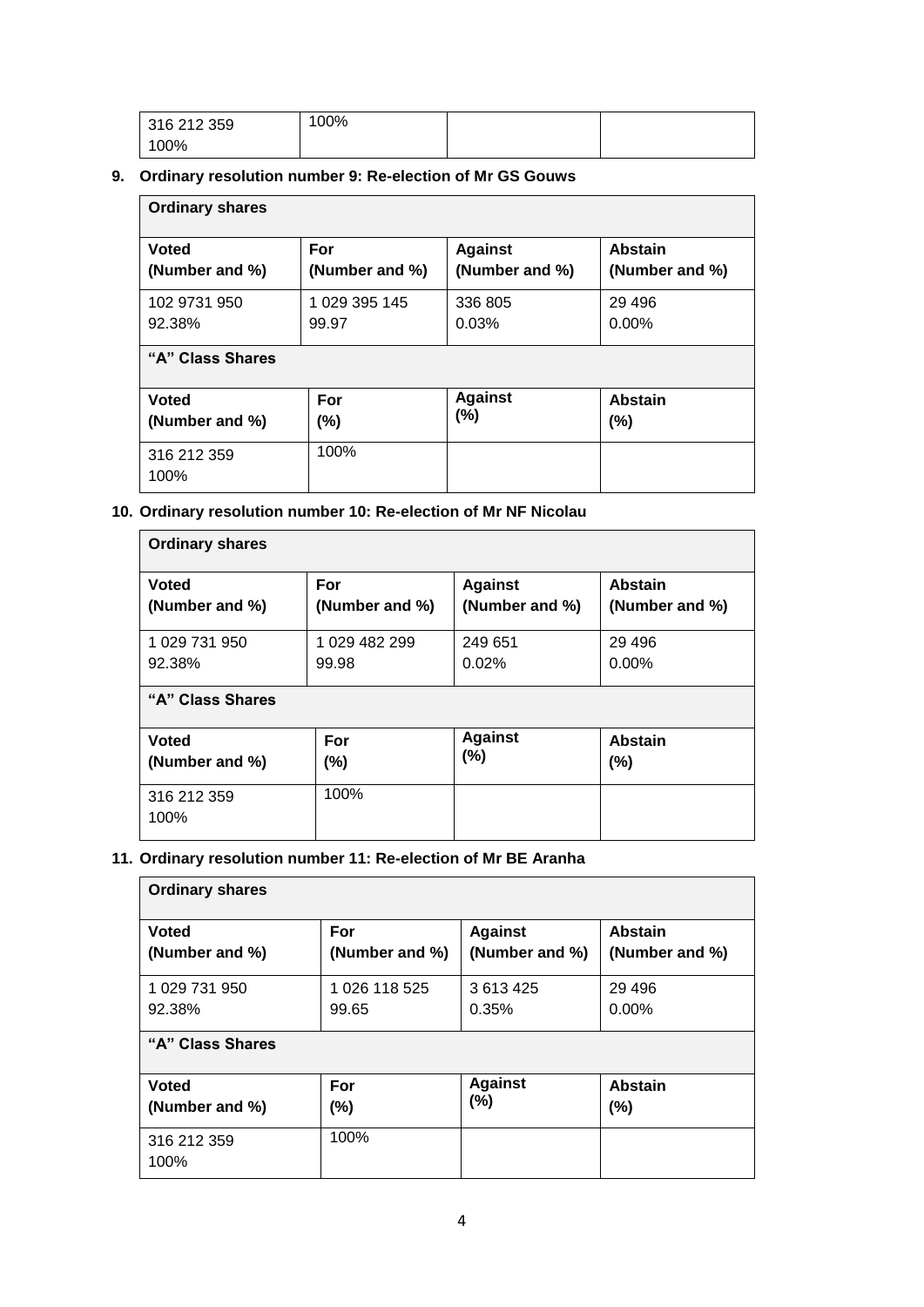#### **12. Ordinary resolution number 12: Appointment of AD Maharaj**

| <b>Ordinary shares</b> |                |                |                |  |
|------------------------|----------------|----------------|----------------|--|
| <b>Voted</b>           | For            | <b>Against</b> | Abstain        |  |
| (Number and %)         | (Number and %) | (Number and %) | (Number and %) |  |
| 1 029 720 950          | 1 029 352 070  | 368 880        | 40 49 6        |  |
| 92.38%                 | 99.96%         | 0.04%          | $0.00\%$       |  |
| "A" Class Shares       |                |                |                |  |
| <b>Voted</b>           | For            | <b>Against</b> | <b>Abstain</b> |  |
| (Number and %)         | (%)            | (%)            | (%)            |  |
|                        |                |                |                |  |

#### **13. Ordinary resolution number 13: Election of Mr JRD Modise as audit and risk committee member**

| <b>Ordinary shares</b> |                |                |                |  |
|------------------------|----------------|----------------|----------------|--|
| <b>Voted</b>           | For            | <b>Against</b> | <b>Abstain</b> |  |
| (Number and %)         | (Number and %) | (Number and %) | (Number and %) |  |
| 1 029 731 950          | 1 029 466 292  | 265 658        | 29 4 9 6       |  |
| 92.38%                 | 99.97          | 0.03%          | $0.00\%$       |  |
| "A" Class Shares       |                |                |                |  |
| <b>Voted</b>           | For            | <b>Against</b> | Abstain        |  |
| (Number and %)         | (%)            | (%)            | (%)            |  |
| 316 212 359<br>100%    | 100%           |                |                |  |

#### **14. Ordinary resolution number 14: Election of Ms NP Mnxasana as audit and risk committee member**

| <b>Ordinary shares</b> |                |                |                |  |
|------------------------|----------------|----------------|----------------|--|
| <b>Voted</b>           | For            | <b>Against</b> | <b>Abstain</b> |  |
| (Number and %)         | (Number and %) | (Number and %) | (Number and %) |  |
| 1 029 731 950          | 1 029 466 292  | 265 658        | 29 4 9 6       |  |
| 92.38%                 | 99.97          | 0.03%          | $0.00\%$       |  |
| "A" Class Shares       |                |                |                |  |
| <b>Voted</b>           | For            | <b>Against</b> | <b>Abstain</b> |  |
| (Number and %)         | (%)            | (%)            | (%)            |  |
| 316 212 359<br>100%    | 100%           |                |                |  |

#### **15. Ordinary resolution number 15: Election of Ms LC Cele as audit and risk committee member**

# **Ordinary shares**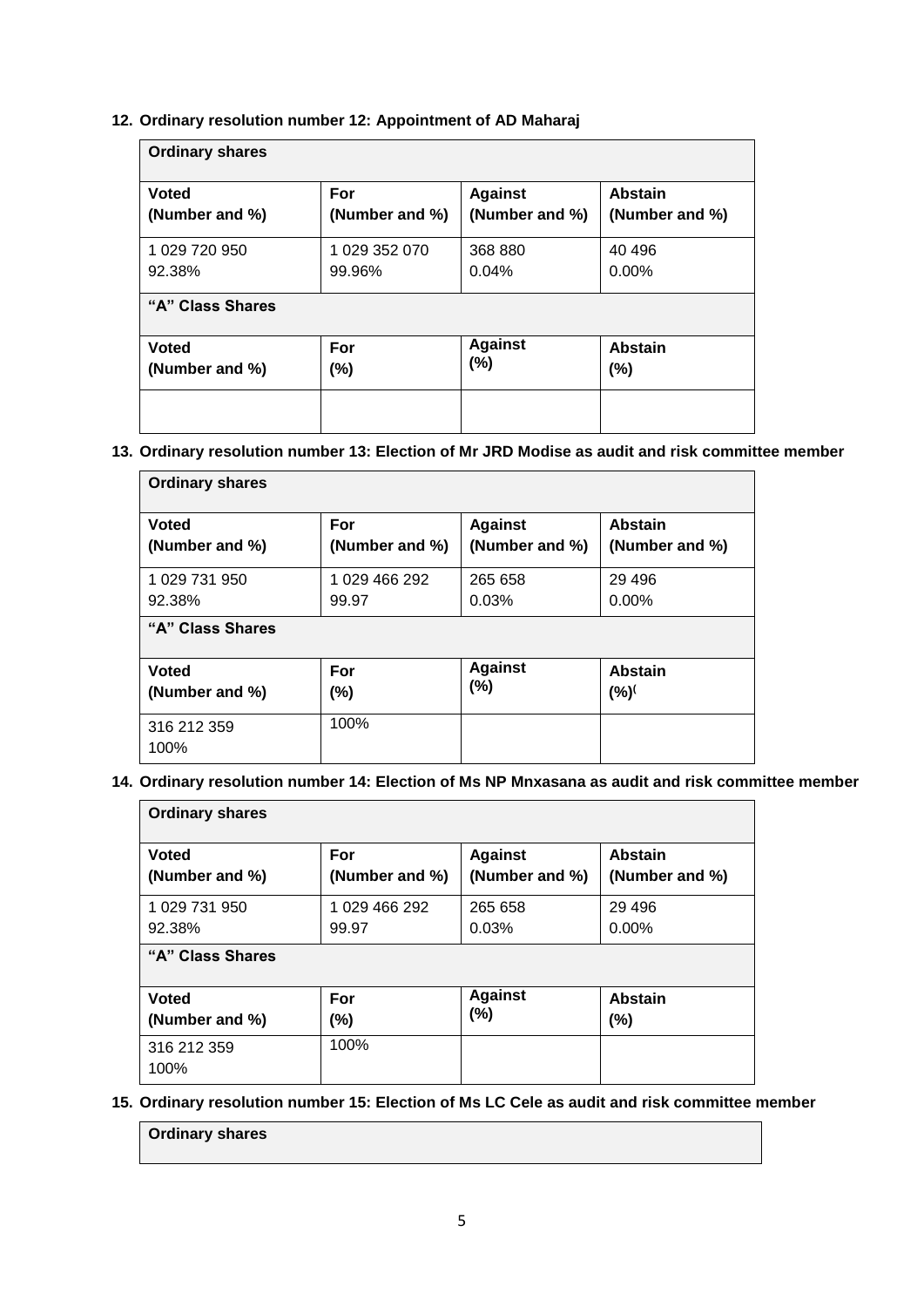| <b>Voted</b>        | For            | <b>Against</b> | <b>Abstain</b> |
|---------------------|----------------|----------------|----------------|
| (Number and %)      | (Number and %) | (Number and %) | (Number and %) |
| 1 029 731 950       | 1 029 466 292  | 265 658        | 29 4 9 6       |
| 92.38%              | 99.97          | 0.03%          | $0.00\%$       |
| "A" Class Shares    |                |                |                |
| <b>Voted</b>        | For            | <b>Against</b> | <b>Abstain</b> |
| (Number and %)      | $(\%)$         | (%)            | (%)            |
| 316 212 359<br>100% | 100%           |                |                |

#### **16. Ordinary resolution number 16 Election of chairperson of audit and risk committee**

| <b>Ordinary shares</b> |                |                |                |  |
|------------------------|----------------|----------------|----------------|--|
| <b>Voted</b>           | For            | <b>Against</b> | <b>Abstain</b> |  |
| (Number and %)         | (Number and %) | (Number and %) | (Number and %) |  |
| 1 029 731 950          | 1029333002     | 398 948        | 29 4 9 6       |  |
| 92.38%                 | 99.96%         | 0.04%          | $0.00\%$       |  |
| "A" Class Shares       |                |                |                |  |
| <b>Voted</b>           | For            | <b>Against</b> | <b>Abstain</b> |  |
| (Number and %)         | (%)            | $(\%)$         | (%)            |  |
| 316 212 359<br>100%    | 100%           |                |                |  |

## **17. Non-binding resolution number 1: Approval of the remuneration policy**

| <b>Ordinary shares</b> |                |                |                |  |
|------------------------|----------------|----------------|----------------|--|
| <b>Voted</b>           | For            | <b>Against</b> | <b>Abstain</b> |  |
| (Number and %)         | (Number and %) | (Number and %) | (Number and %) |  |
| 1 028 136 440          | 1 029 333 002  | 20 327 512     | 1 625 006      |  |
| 92.24%                 | 98.02%         | 1.98%          | 0.14%          |  |
| "A" Class Shares       |                |                |                |  |
| <b>Voted</b>           | For            | <b>Against</b> | <b>Abstain</b> |  |
| (Number and %)         | $(\%)$         | $(\%)$         | $(\% )$        |  |
| 316 212 359<br>100%    | 100%           |                |                |  |

## **18. Non-binding resolution number 2: Approval of the implementation of the remuneration policy**

| <b>Ordinary shares</b> |                |                                |                |
|------------------------|----------------|--------------------------------|----------------|
| <b>Voted</b>           | For            | <b>Against</b>                 | <b>Abstain</b> |
| (Number and %)         | (Number and %) | $\vert$ (Number and %) $\vert$ | (Number and %) |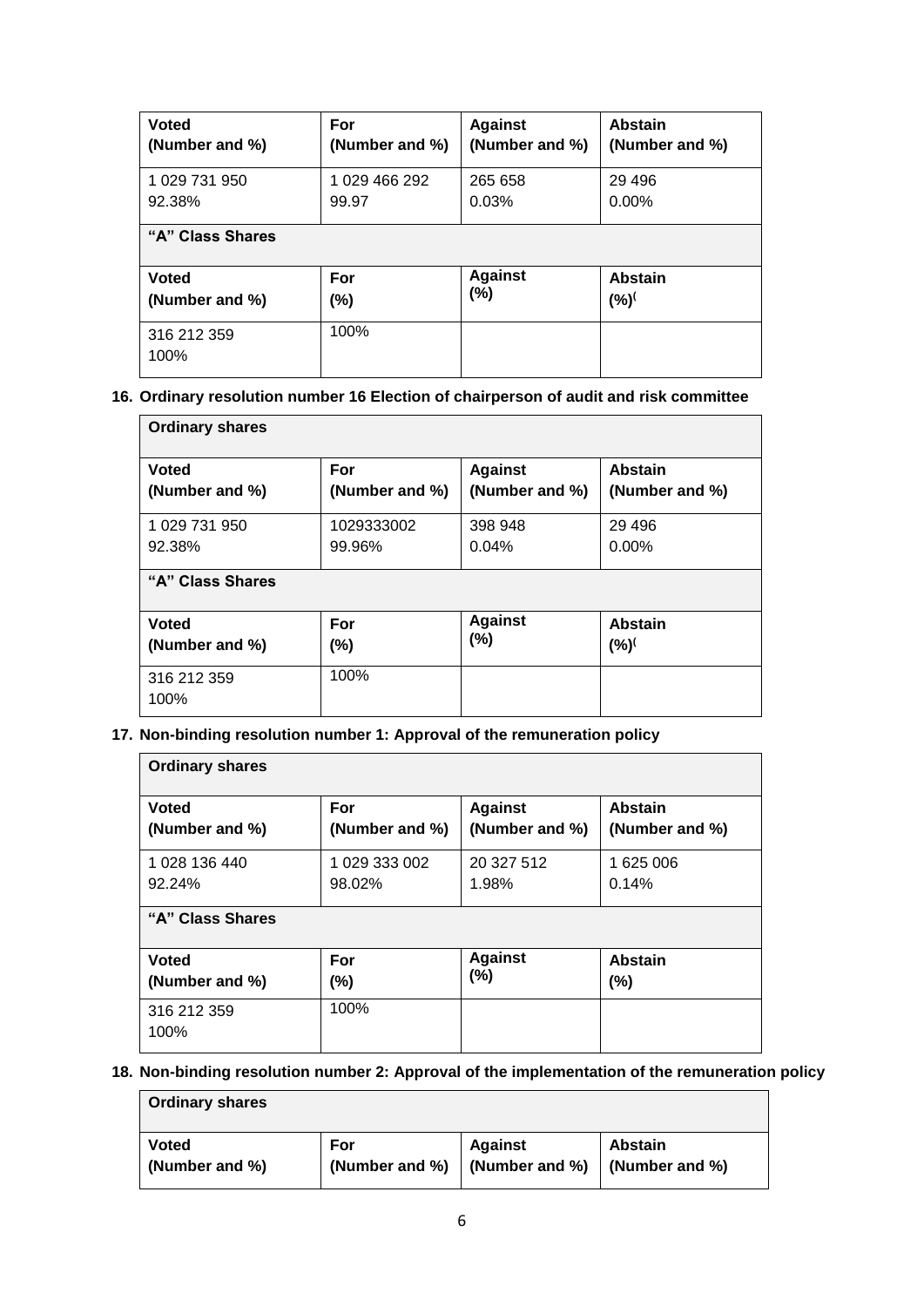| 1 028 006 005<br>92.23% | 1 007 678 493<br>98.02% | 20 327 512<br>1.98% | 1755441<br>0.15% |  |  |
|-------------------------|-------------------------|---------------------|------------------|--|--|
| "A" Class Shares        |                         |                     |                  |  |  |
| <b>Voted</b>            | For                     | <b>Against</b>      | <b>Abstain</b>   |  |  |
| (Number and %)          | (%)                     | (%)                 | $(\%)$           |  |  |

#### **Special resolution number 1: Approval of non-executive directors' fees**

#### **1.1 Chairman (all-in annual fee)**

| <b>Ordinary shares</b> |                |                |                |  |
|------------------------|----------------|----------------|----------------|--|
| <b>Voted</b>           | For            | <b>Against</b> | <b>Abstain</b> |  |
| (Number and %)         | (Number and %) | (Number and %) | (Number and %) |  |
| 1 029 735 966          | 1 009 288526   | 20 447 440     | 25 4 8 0       |  |
| 92.39%                 | 98.01%         | 1.99%          | $0.00\%$       |  |
| "A" Class Shares       |                |                |                |  |
| <b>Voted</b>           | For            | <b>Against</b> | <b>Abstain</b> |  |
| (Number and %)         | $(\%)$         | $(\% )$        | (%)            |  |
| 316 212 359<br>100%    | 100%           |                |                |  |

## **1.2 Director (annual attendance per board meeting)**

| <b>Ordinary shares</b> |                |                |                |  |
|------------------------|----------------|----------------|----------------|--|
| <b>Voted</b>           | For            | <b>Against</b> | Abstain        |  |
| (Number and %)         | (Number and %) | (Number and %) | (Number and %) |  |
| 1 029 735 966          | 1029 416 488   | 319 478        | 25 4 8 0       |  |
| 92.39%                 | 99.97%         | 0.03%          | $0.00\%$       |  |
| "A" Class Shares       |                |                |                |  |
| <b>Voted</b>           | For            | <b>Against</b> | <b>Abstain</b> |  |
| (Number and %)         | (%)            | (%)            | (%)            |  |
| 316 212 359<br>100%    | 100%           |                |                |  |

## **1.3 Audit and risk committee chairman**

| <b>Ordinary shares</b> |                |                |                |
|------------------------|----------------|----------------|----------------|
| <b>Voted</b>           | For            | <b>Against</b> | <b>Abstain</b> |
| (Number and %)         | (Number and %) | (Number and %) | (Number and %) |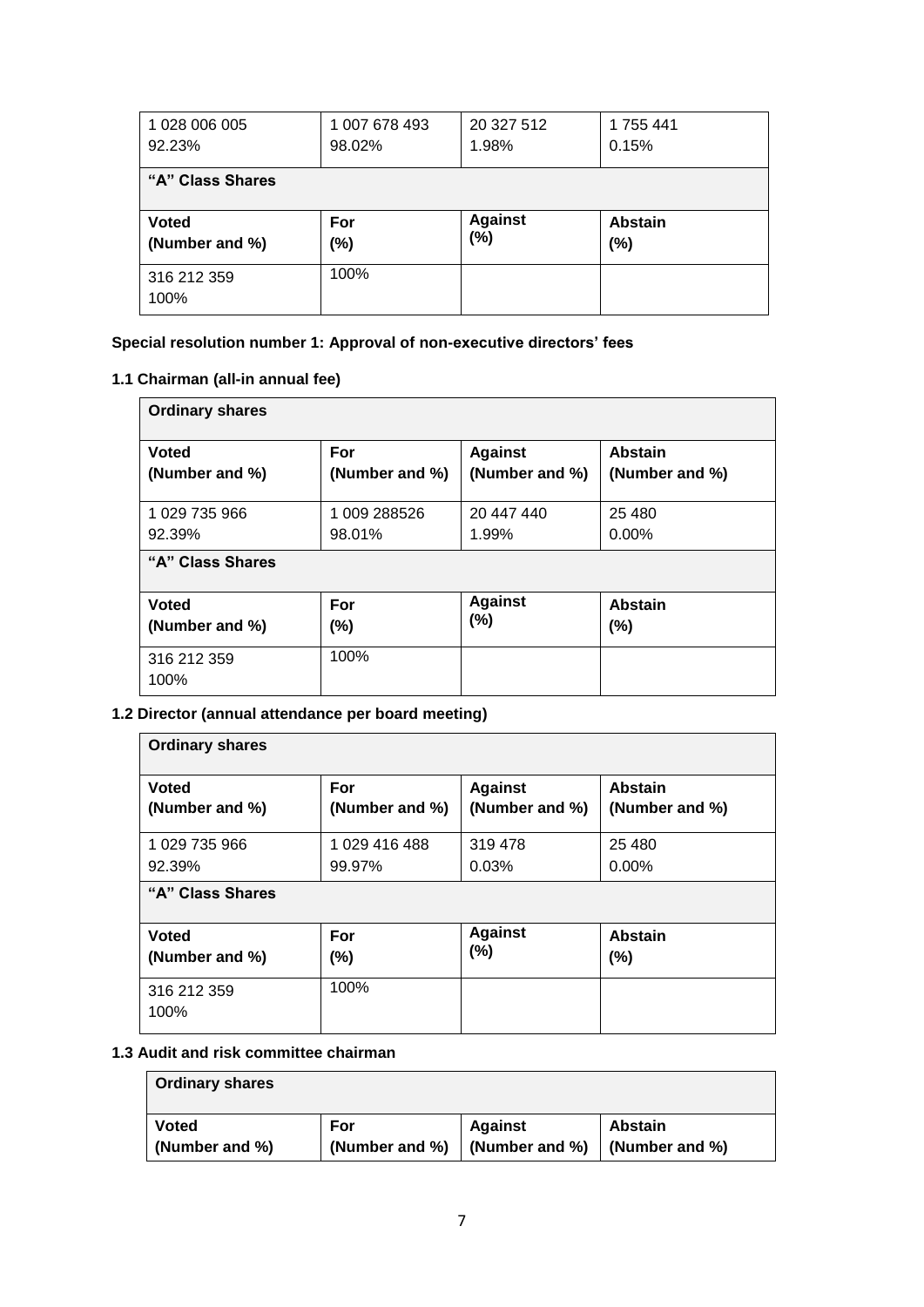| 1 029 735 966    | 1029 421 488 | 314 478        | 25 4 80        |
|------------------|--------------|----------------|----------------|
| 92.39%           | 99.97%       | 0.03%          | $0.00\%$       |
| "A" Class Shares |              |                |                |
|                  |              |                |                |
| <b>Voted</b>     | For          | <b>Against</b> | <b>Abstain</b> |
| (Number and %)   | $(\%)$       | (%)            | (%)            |

#### **1.4 Audit and risk committee member**

| <b>Ordinary shares</b> |                |                |                |  |
|------------------------|----------------|----------------|----------------|--|
| <b>Voted</b>           | For            | <b>Against</b> | Abstain        |  |
| (Number and %)         | (Number and %) | (Number and %) | (Number and %) |  |
| 1 029 735 966          | 1 029 421 488  | 314 478        | 25 4 8 0       |  |
| 92.39%                 | 99.97%         | 0.03%          | $0.00\%$       |  |
| "A" Class Shares       |                |                |                |  |
| <b>Voted</b>           | For            | <b>Against</b> | <b>Abstain</b> |  |
| (Number and %)         | $(\%)$         | (%)            | $(\% )$        |  |
| 316 212 359<br>100%    | 100%           |                |                |  |

#### **1.5 Human resources, remuneration and nominations committee chairman**

| <b>Ordinary shares</b> |                |                |                |  |  |
|------------------------|----------------|----------------|----------------|--|--|
| <b>Voted</b>           | For            | <b>Against</b> | <b>Abstain</b> |  |  |
| (Number and %)         | (Number and %) | (Number and %) | (Number and %) |  |  |
| 1 029 735 966          | 1 029 421 488  | 314 478        | 25 4 8 0       |  |  |
| 92.39%                 | 99.97%         | 0.03%          | $0.00\%$       |  |  |
| "A" Class Shares       |                |                |                |  |  |
| <b>Voted</b>           | For            | <b>Against</b> | <b>Abstain</b> |  |  |
| (Number and %)         | $(\%)$         | (%)            | $(\% )$        |  |  |
| 316 212 359<br>100%    | 100%           |                |                |  |  |

#### **1.6 Human resources, remuneration and nominations committee member**

| <b>Ordinary shares</b> |                |                |                |
|------------------------|----------------|----------------|----------------|
| <b>Voted</b>           | For            | <b>Against</b> | <b>Abstain</b> |
| (Number and %)         | (Number and %) | (Number and %) | (Number and %) |
| 1 029 735 966          | 1 029 421 488  | 314 478        | 25 4 80        |
| 92.39%                 | 99.97%         | 0.03%          | $0.00\%$       |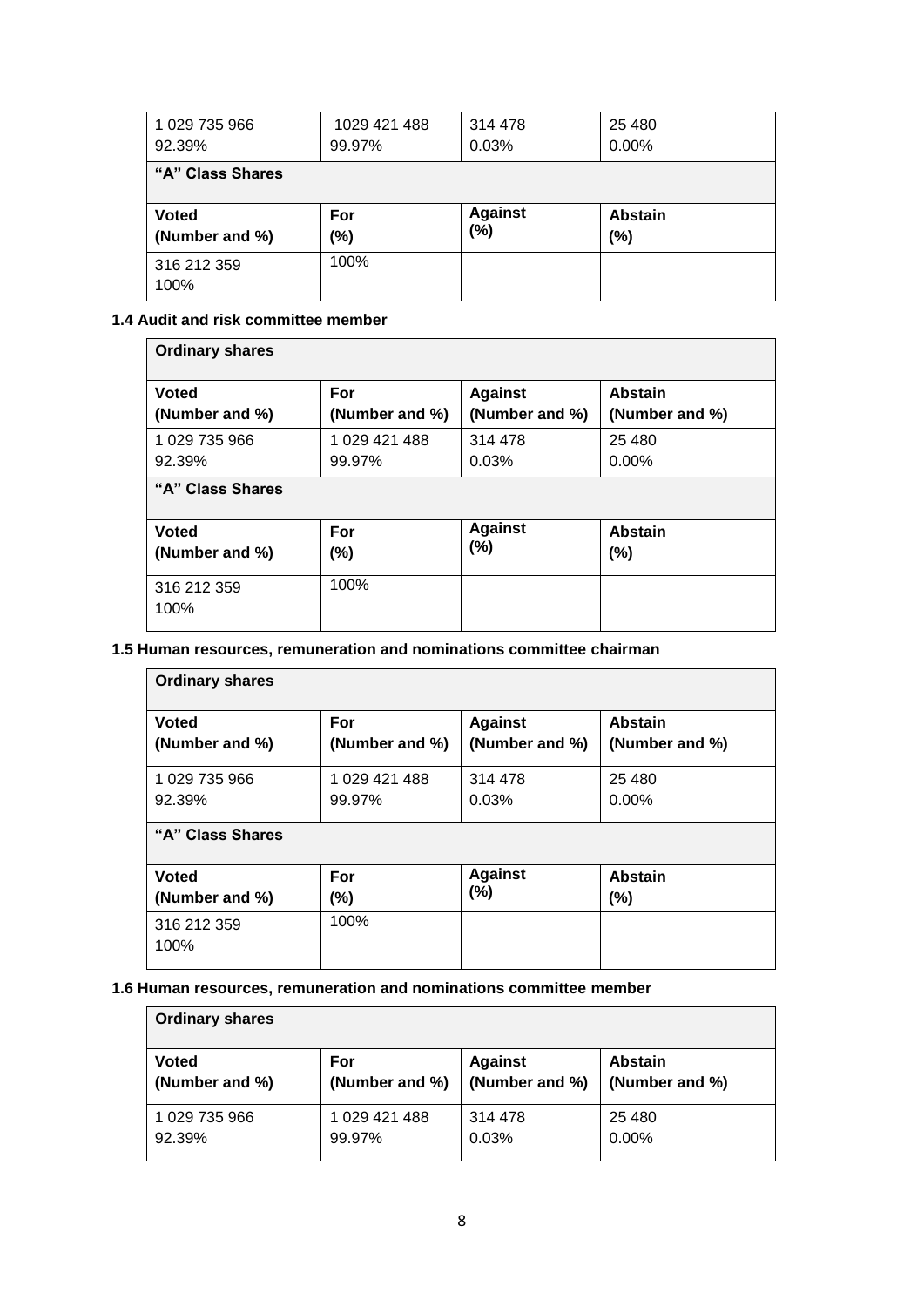| "A" Class Shares               |               |                       |                       |
|--------------------------------|---------------|-----------------------|-----------------------|
| <b>Voted</b><br>(Number and %) | For<br>$(\%)$ | <b>Against</b><br>(%) | <b>Abstain</b><br>(%) |
| 316 212 359<br>100%            | 100%          |                       |                       |

#### **1.7 Safety, health and environment committee chairman**

| <b>Ordinary shares</b> |                |                |                |  |  |  |
|------------------------|----------------|----------------|----------------|--|--|--|
| <b>Voted</b>           | For            | <b>Against</b> | <b>Abstain</b> |  |  |  |
| (Number and %)         | (Number and %) | (Number and %) | (Number and %) |  |  |  |
| 1 029 735 966          | 1 029 421 506  | 314 460        | 25 4 8 0       |  |  |  |
| 92.39%                 | 99.97%         | 0.03%          | $0.00\%$       |  |  |  |
| "A" Class Shares       |                |                |                |  |  |  |
| <b>Voted</b>           | For            | <b>Against</b> | Abstain        |  |  |  |
| (Number and %)         | $(\%)$         | (%)            | $(\% )$        |  |  |  |
| 316 212 359<br>100%    | 100%           |                |                |  |  |  |

#### **1.8 Safety, health and environment committee member**

| <b>Ordinary shares</b> |                |                |                |
|------------------------|----------------|----------------|----------------|
| <b>Voted</b>           | For            | <b>Against</b> | <b>Abstain</b> |
| (Number and %)         | (Number and %) | (Number and %) | (Number and %) |
| 1 029 735 966          | 1 029 421 506  | 314 460        | 25 4 8 0       |
| 92.39%                 | 99.97%         | 0.03%          | $0.00\%$       |
| "A" Class Shares       |                |                |                |
| <b>Voted</b>           | For            | <b>Against</b> | <b>Abstain</b> |
| (Number and %)         | (%)            | (%)            | (%)            |
| 316 212 359<br>100%    | 100%           |                |                |

#### **1.9 Transformation, Social and ethics committee chairman**

| <b>Ordinary shares</b> |                |                |                |  |
|------------------------|----------------|----------------|----------------|--|
| <b>Voted</b>           | For            | <b>Against</b> | <b>Abstain</b> |  |
| (Number and %)         | (Number and %) | (Number and %) | (Number and %) |  |
| 1 029 735 966          | 1 029 421 506  | 314 460        | 25 4 80        |  |
| 92.39%                 | 99.97%         | 0.03%          | $0.00\%$       |  |
| "A" Class Shares       |                |                |                |  |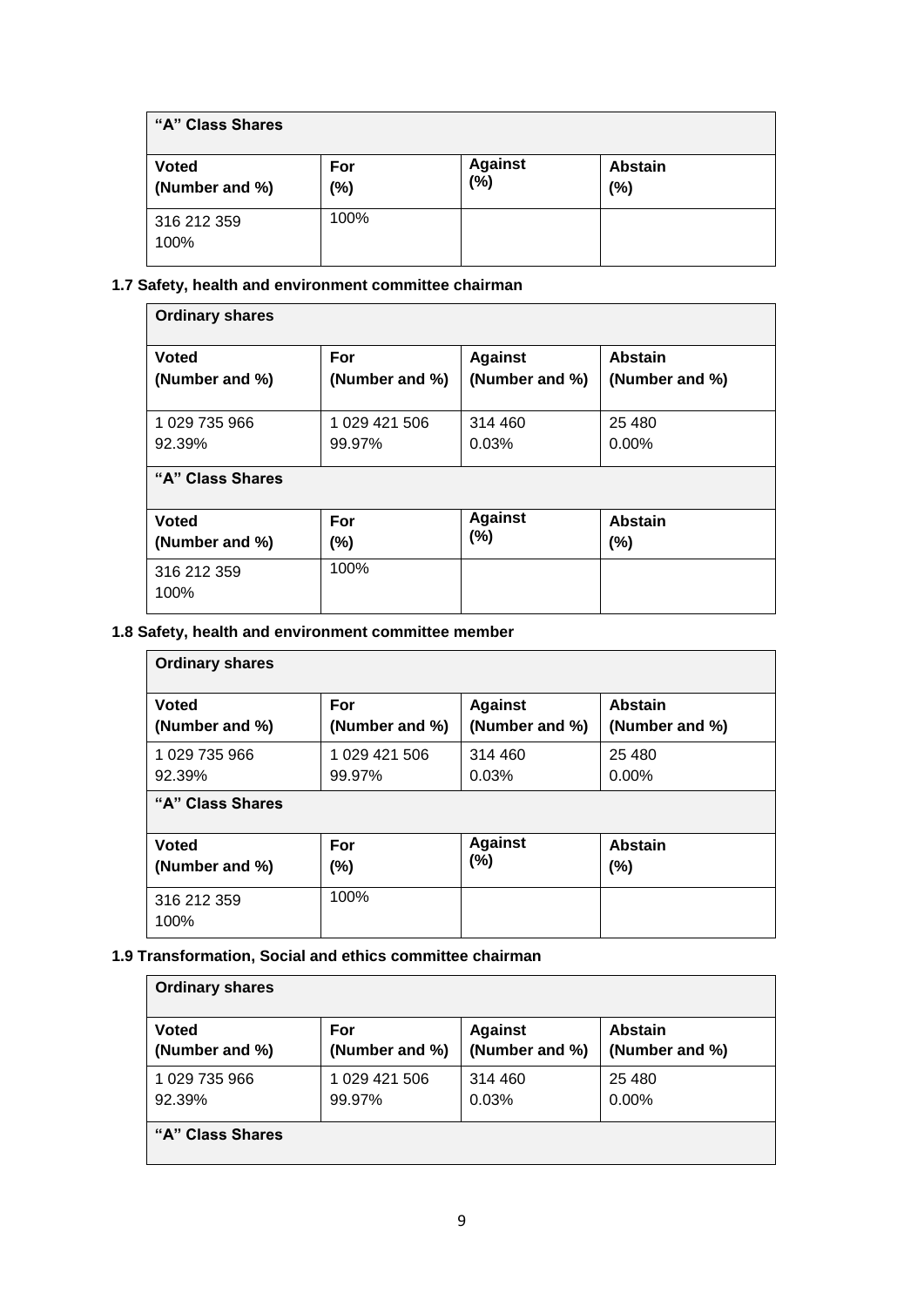| <b>Voted</b>        | For  | <b>Against</b> | <b>Abstain</b> |
|---------------------|------|----------------|----------------|
| (Number and %)      | (%)  | (%)            | (%)            |
| 316 212 359<br>100% | 100% |                |                |

## **1.10 Transformation, Social and ethics committee member**

| <b>Ordinary shares</b> |                |                |                |
|------------------------|----------------|----------------|----------------|
| <b>Voted</b>           | For            | <b>Against</b> | <b>Abstain</b> |
| (Number and %)         | (Number and %) | (Number and %) | (Number and %) |
| 1 029 735 966          | 1 029 421 506  | 314 460        | 25 4 8 0       |
| 92.39%                 | 99.97%         | 0.03%          | $0.00\%$       |
| "A" Class Shares       |                |                |                |
| <b>Voted</b>           | For            | <b>Against</b> | <b>Abstain</b> |
| (Number and %)         | $(\% )$        | (%)            | (%)            |
| 316 212 359<br>100%    | 100%           |                |                |

## **1.11 Any ad hoc or other board committee appointed by the board (chairman)**

| <b>Ordinary shares</b> |                |                |                |  |  |
|------------------------|----------------|----------------|----------------|--|--|
| <b>Voted</b>           | For            | <b>Against</b> | <b>Abstain</b> |  |  |
| (Number and %)         | (Number and %) | (Number and %) | (Number and %) |  |  |
| 1 029 735 966          | 1 029 421 488  | 314 478        | 25 4 80        |  |  |
| 92.39%                 | 99.97%         | 0.03%          | $0.00\%$       |  |  |
| "A" Class Shares       |                |                |                |  |  |
| <b>Voted</b>           | For            | <b>Against</b> | <b>Abstain</b> |  |  |
| (Number and %)         | (%)            | (%)            | (%)            |  |  |
| 316 212 359<br>100%    | 100%           |                |                |  |  |

## **1.12 Any ad hoc or other board committee appointed by the board (member)**

| <b>Ordinary shares</b> |                |                |                |  |
|------------------------|----------------|----------------|----------------|--|
| <b>Voted</b>           | For            | <b>Against</b> | <b>Abstain</b> |  |
| (Number and %)         | (Number and %) | (Number and %) | (Number and %) |  |
| 1 029 735 966          | 1029 416 488   | 319 478        | 25 4 8 0       |  |
| 92.39%                 | 99.97%         | 0.03%          | $0.00\%$       |  |
| "A" Class Shares       |                |                |                |  |
| <b>Voted</b>           | For            | <b>Against</b> | <b>Abstain</b> |  |
| (Number and %)         | $(\%)$         | $(\%)$         | $(\% )$        |  |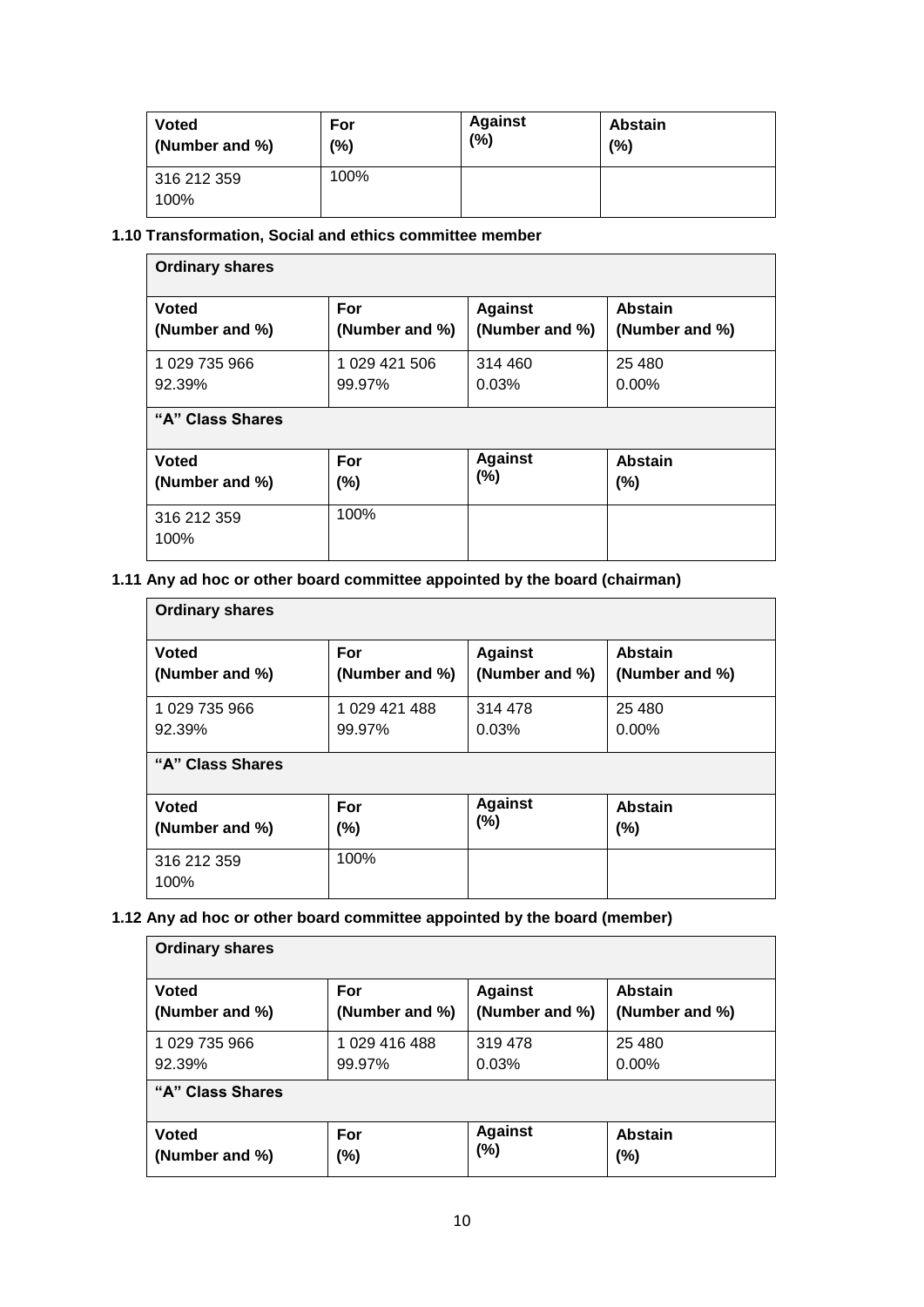| 316 212 359 | 100% |  |
|-------------|------|--|
| 100%        |      |  |

#### **1.13 Share trust chairman**

| <b>Ordinary shares</b> |                |                |                |  |
|------------------------|----------------|----------------|----------------|--|
| <b>Voted</b>           | For            | <b>Against</b> | <b>Abstain</b> |  |
| (Number and %)         | (Number and %) | (Number and %) | (Number and %) |  |
| 1 029 735 966          | 1 029 421 488  | 314 478        | 25 4 8 0       |  |
| 92.39%                 | 99.97%         | 0.03%          | $0.00\%$       |  |
| "A" Class Shares       |                |                |                |  |
| <b>Voted</b>           | For            | <b>Against</b> | <b>Abstain</b> |  |
| (Number and %)         | $(\% )$        | $(\%)$         | $(\% )$        |  |
| 316212359<br>100%      | 100%           |                |                |  |

#### **1.14 Share trust member**

| <b>Ordinary shares</b> |                |                |                |
|------------------------|----------------|----------------|----------------|
| <b>Voted</b>           | For            | <b>Against</b> | <b>Abstain</b> |
| (Number and %)         | (Number and %) | (Number and %) | (Number and %) |
| 1 029 735 966          | 1 029 421 488  | 314 478        | 25 4 8 0       |
| 92.39%                 | 99.97%         | 0.03%          | $0.00\%$       |
| "A" Class Shares       |                |                |                |
| <b>Voted</b>           | For            | <b>Against</b> | <b>Abstain</b> |
| (Number and %)         | (%)            | (%)            | $(\% )$        |
| 316 212 359<br>100%    | 100%           |                |                |

**19. Ordinary resolution number 17: Authority to implement resolutions passed at the annual general meeting Share trust member** 

| <b>Ordinary shares</b> |                |                |                |  |
|------------------------|----------------|----------------|----------------|--|
| <b>Voted</b>           | For            | <b>Against</b> | <b>Abstain</b> |  |
| (Number and %)         | (Number and %) | (Number and %) | (Number and %) |  |
| 1 029 721 087          | 1 029 461 529  | 259 558        | 40 359         |  |
| 92.38%                 | 99.97%         | 0.03%          | $0.00\%$       |  |
| "A" Class Shares       |                |                |                |  |
| <b>Voted</b>           | For            | <b>Against</b> | <b>Abstain</b> |  |
| (Number and $\%)$ )    | (%)            | (%)            | (%)            |  |